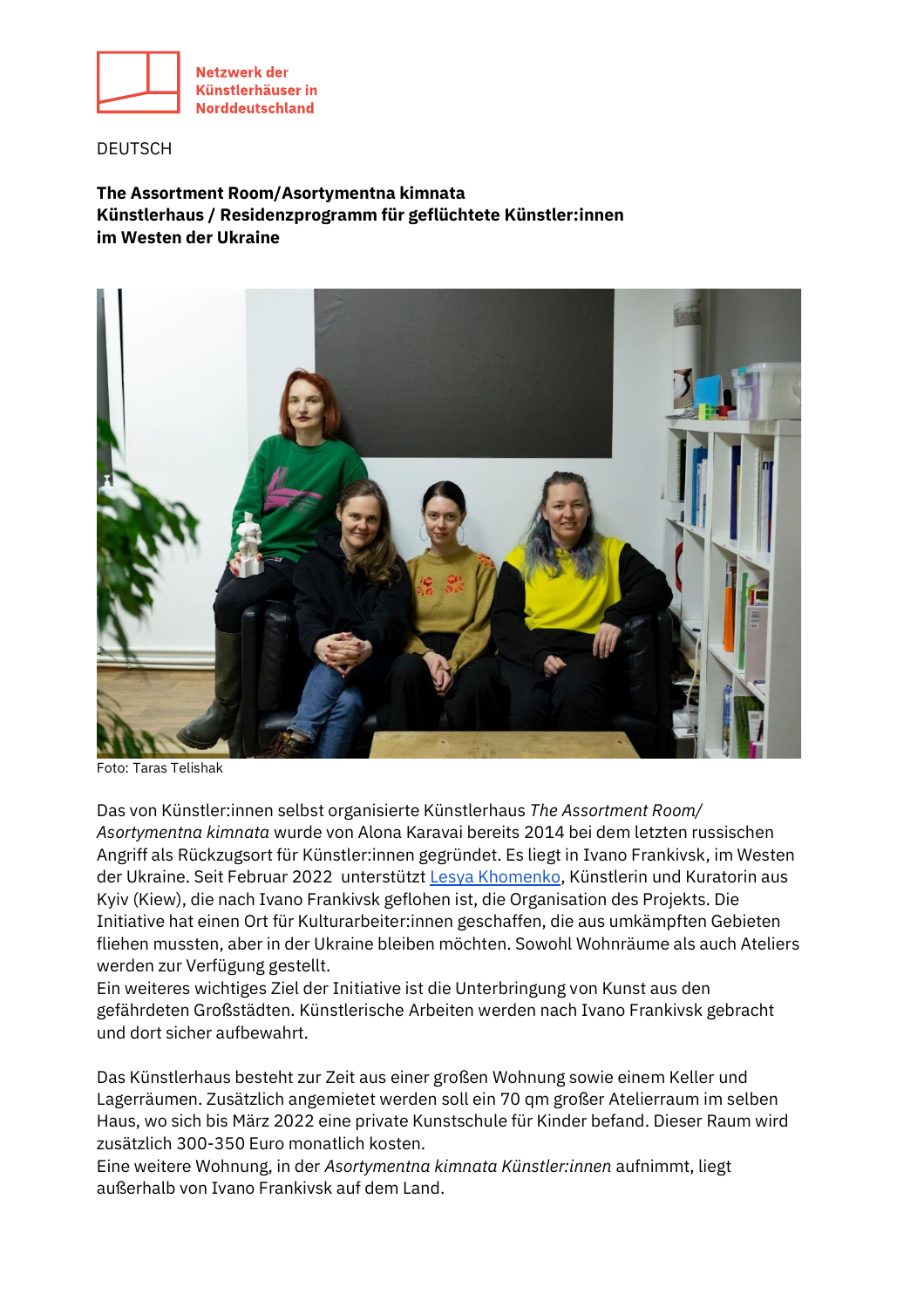Das Projekt hat einen Facebook-Account [https://www.facebook.com/asortymentna.kimnata,](https://www.facebook.com/asortymentna.kimnata) sowie eine Instagram Seite: [https://www.instagram.com/asortymentna\\_kimnata/](https://www.instagram.com/asortymentna_kimnata/)

Im Augenblick beherbergt *Asortymentna kimnata* neben den beiden Organisatorinnen zehn Künstler:innen: Sasha Kurmaz, Kateryna Aleinik, Taira Umarova, Yaroslava Khomenko, Daniil Galkin, Zhanna Kadyrova, Denis Ruban, Nikita Kadan, Oleksiy Sai und Kateryna Buchatska. Die Anzahl der Künstler:innen, die aufgenommen werden, wächst stetig.

*"In a time of physical destruction, we will physically create. Culture and art are important at all times, I have already tested this during the Revolution of Dignity. This is not a matter of necessity, it has nothing to do with survival, but it is very important at the diplomatic and geopolitical levels."* Lesia Khomenko



Foto: Taras Telishak

**Lesya Khomenko** (geb. 1980) ist eine eigentlich in Kyiv lebende Künstlerin und Kuratorin. Seit 2004 ist sie Mitglied der Künstler:innengruppe [Revolutionary Experimental Space](https://www.thegreenbox.net/en/artists/revolutionary-experimental-space) (R.E.P.). 2007 und 2008 gründete Khomenko mit anderen Mitgliedern der Gruppe R.E.P. eine Initiative mit dem Center for Contemporary Art Kyiv, um junge Künstler:innen zu unterstützen. Sie ist Mitbegründerin des kuratorischen Kollektivs HUDRADA (Kunstrat), eines selbstorganisierten Bildungsprojekts, das auf interdisziplinärer Kooperation beruht. Lesya Khomenko war Artist in Residence im Center for Contemporary Art Kyiv (2005-2006) sowie LIA (Leipzig International Art Program, 2008). 2009, 2011 und 2013 gehörte Lesya zu den Finalist:innen des Pinchuk Art Prize, Kyiv.

**Alona Karavai** ist Mitbegründerin der Galerie und Projektraums Asortymentna kimnata in Ivano Frankivsk. Sie ist Co-Organisatorin und/oder Mitbegründerin der Projekte Insha [Osvita, d](http://insha-osvita.org/)er [horizontal school](https://www.facebook.com/horizontalschool/) in MitOst [und des](http://mitost.org/) Porto Franko Festival. Ebenfalls gründete sie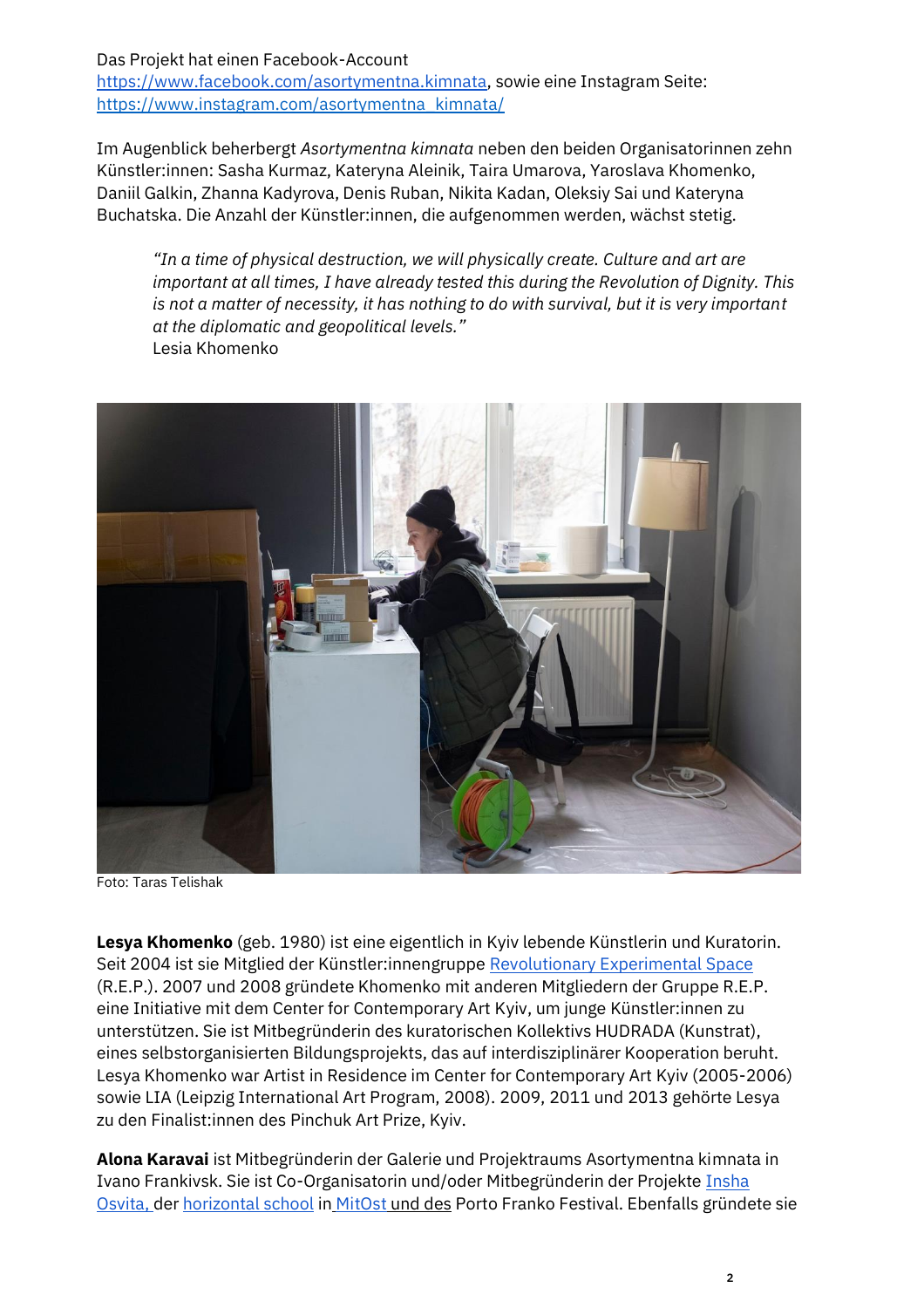die sozialen Initiativen [Khata-Maysternya](http://mitost.org/) und [Agency for educational events and products](https://www.facebook.com/inshi.in.ua/)  [INSHI,](https://www.facebook.com/inshi.in.ua/) und ist soziale Investorin bei [Urban Space 500.](http://urbanspace500.com.ua/uk) Karavai hat Organisationsmanagement in der TU Kaiserslautern studiert. Sie ist Ko-Autorin mehrerer Publikation und Handbücher für Bildung jenseits des Kanons.

Interviews mit Alona Karavai zu Rettung von Kulturgütern: [https://www.br.de/kultur/interview-alona-karavai-krieg-schutz-evakuierung-ukraine](https://www.br.de/kultur/interview-alona-karavai-krieg-schutz-evakuierung-ukraine-kunst-kultur-100.html)[kunst-kultur-100.html](https://www.br.de/kultur/interview-alona-karavai-krieg-schutz-evakuierung-ukraine-kunst-kultur-100.html)

[https://www.deutschlandfunkkultur.de/krieg-in-der-ukraine-koennen-kulturgueter](https://www.deutschlandfunkkultur.de/krieg-in-der-ukraine-koennen-kulturgueter-gerettet-werden-dlf-kultur-53c66055-100.html)[gerettet-werden-dlf-kultur-53c66055-100.html](https://www.deutschlandfunkkultur.de/krieg-in-der-ukraine-koennen-kulturgueter-gerettet-werden-dlf-kultur-53c66055-100.html)



Foto: Taras Telishak

Mit den Spenden sollen Mieten und Lebensunterhaltungskosten für die Künstler:innen sowie der weitere Aufbau des Projekts finanziert werden. Gespendet werden kann ganz einfach per Paypal direkt auf das Konto von *Asortymenta Kimnata.* Spendenbescheinigungen können nicht erstellt werden, denn die Initiative ist aktuell kein offiziell eingetragener Verein. Außerdem möchten wir in der augenblicklichen Situation keine zusätzliche Büroarbeit für die Künstler:innen verursachen.

**Kontoinhaberin:** Asortymentna Kimnata **Kontonummer:** UA37 3366 7700 0002 6004 0525 52815 **SWIFT Code:** PBANUA2X **Emailadresse (für Paypal):** annapotyomkina@yahoo.com **Verwendungszweck**: Charity donation for transportation of artworks in Ukraine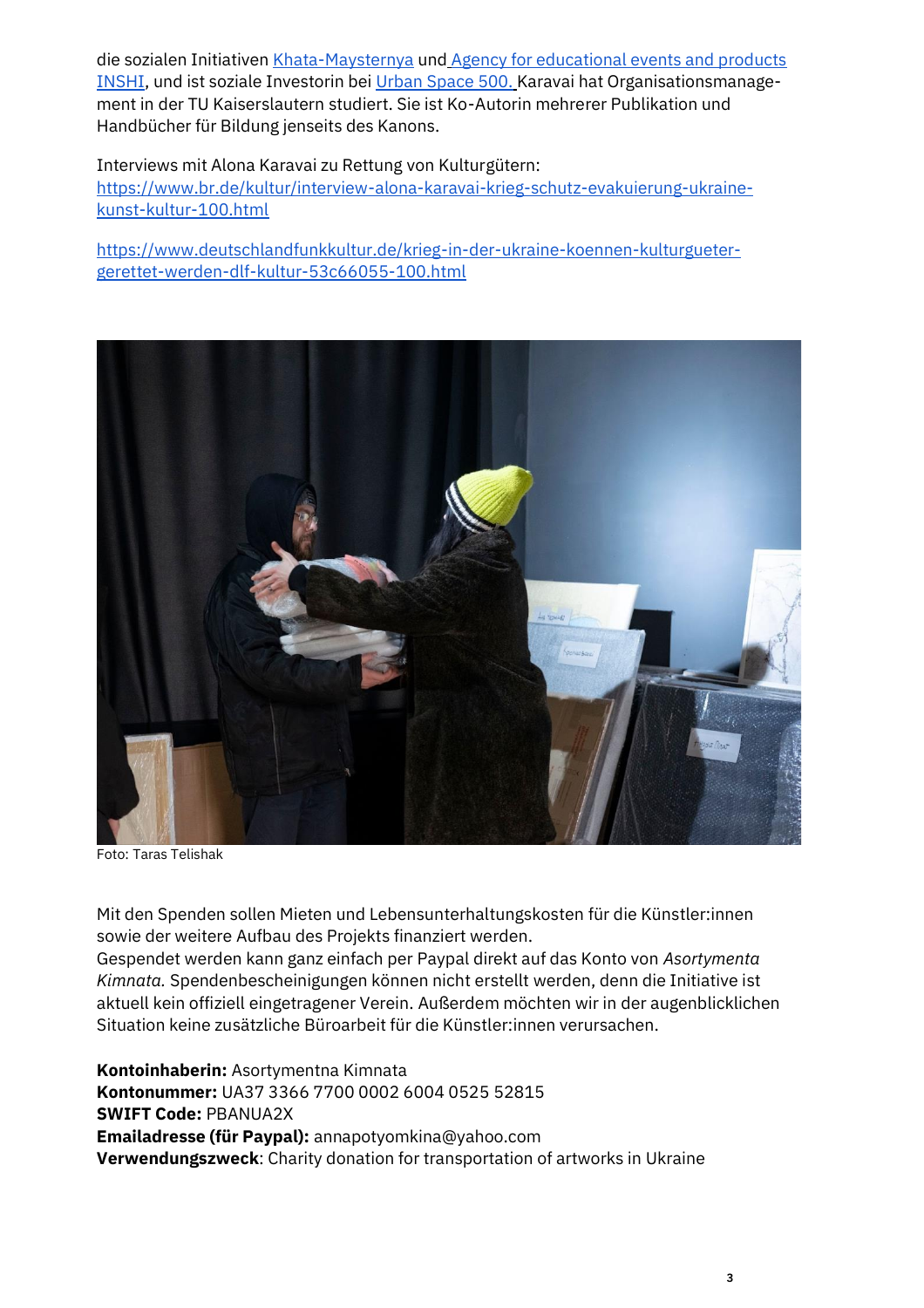

ENGLISH

## **The Assortment Room/Asortymentna kimnata**

## **Artists' space/ residency programme for displaced artists in the West Ukraine**



Photo: Taras Telishak

*The Assortment Room/Asortymentna kimnata,* an artist run residency space, was founded by Alona Karavai in 2014 during the last Russian attack as a retreat for artists. It is located in Ivano Frankivsk, in western Ukraine. Since February 2022, Lesya Khomenko, an artist and curator from Kyiv who fled to Ivano Frankivsk has helped to organise the project. The initiative has created a place for cultural workers who had to flee from embattled areas but want to stay in Ukraine. Both living space and studios are provided.

Another important goal of the initiative is to offer spaces for the storage of artworks from the major cities under attack. Artworks are transferred to Ivano Frankivsk and kept there safely.

The artists' space currently consists of a large appartment, a cellar and storage rooms. The plan is to rent additional studio space of 70 square metres in the same house, where until March 2022 a private art school for children was located. This room will cost an additional 300-350 euros per month.

Another appartment where *Asortymentna kimnata* hosts artists is located outside Ivano Frankivsk in the countryside.

The project has a Facebook account:

<https://www.facebook.com/asortymentna.kimnata> and an Instagram page[: https://www.instagram.com/asortymentna\\_kimnata/](https://www.instagram.com/asortymentna_kimnata/)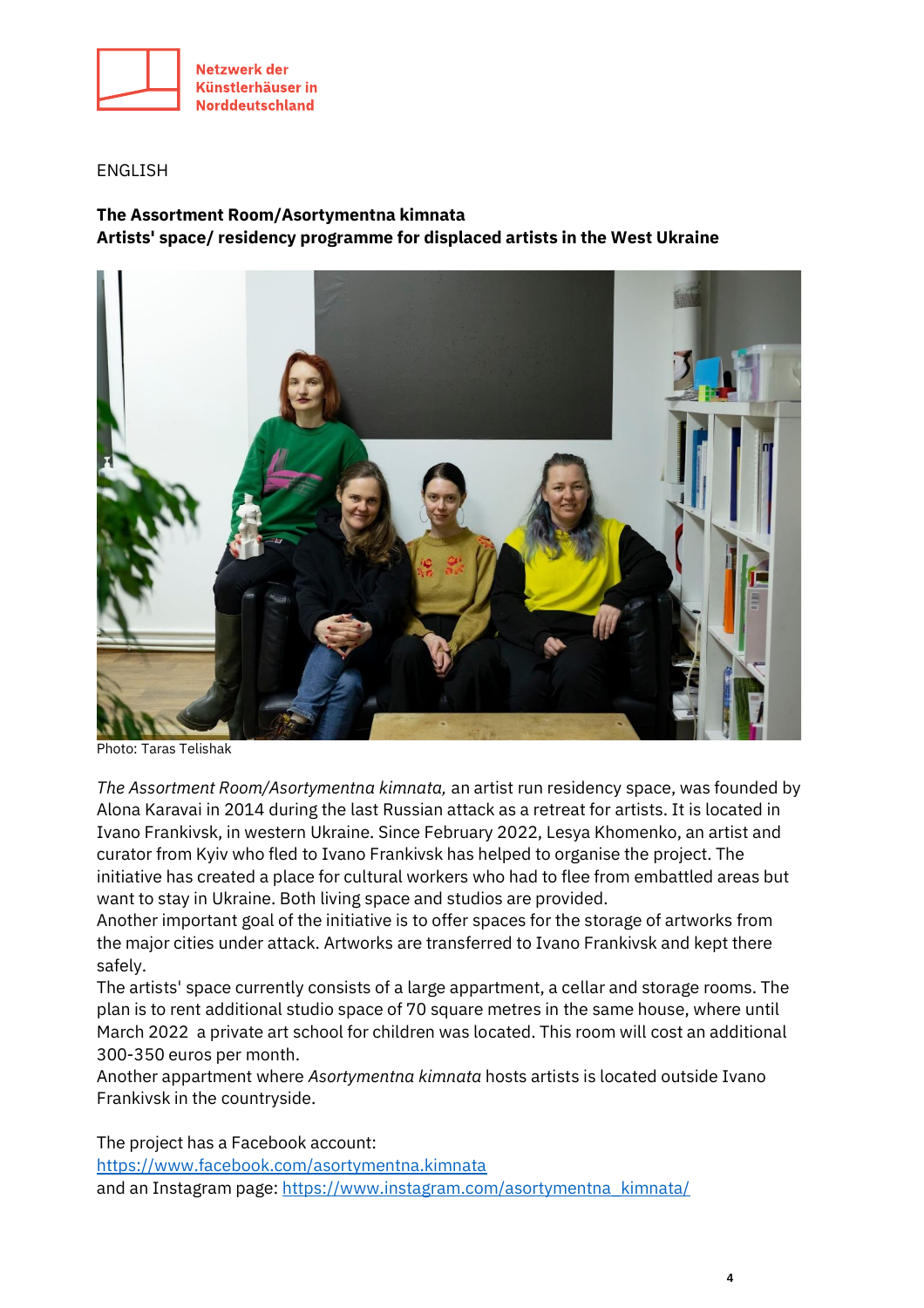At the moment, *Asortymentna kimnata* houses the two organisers and ten other artists: Sasha Kurmaz, Kateryna Aleinik, Taira Umarova, Yaroslava Khomenko, Daniil Galkin, Zhanna Kadyrova, Denis Ruban, Nikita Kadan, Oleksiy Sai and Kateryna Buchatska. The number of artists being housed is growing steadily.

*"In a time of physical destruction, we will physically create. Culture and art are important at all times, I have already tested this during the Revolution of Dignity. This is not a matter of neccessity, it has nothing to do with survival, but it is very important at the diplomatic and geopolitical levels."* Lesya Khomenko



Photo: Taras Telishak

**Lesya Khomenko** (\*1980) is a Kyiv based artist and curator. Since 2004 she is a member of the [Revolutionary Experimental Space](https://www.thegreenbox.net/en/artists/revolutionary-experimental-space) (R.E.P.) group. In 2007 and 2008, Khomenko and other members of the R.E.P. established a group to support young artists at the Center for Contemporary Art, Kyiv. She is also co-founder of the curatorial Union HUDRADA, a selfeducational community based on interdisciplinary cooperation. She has been artist in residence at the Center for Contemporary Art at Kyiv-Mohyla Academy, Kyiv (2005-2006); the LIA (Leipzig International Art program, 2008). In 2009, 20011 and 2013 Lesya Khomenko was a finalist of the Pinchuk Art Prize, Kyiv.

**Alona Karavai** is the co-founder of [Insha Osvita,](http://insha-osvita.org/) co-developer of [horizontal school](https://www.facebook.com/horizontalschool/) i[n](http://mitost.org/) [MitOst,](http://mitost.org/) co-founder of the social enterprises [Khata-Maysternya](http://mitost.org/) and Agency for educational [events and products INSHI,](https://www.facebook.com/inshi.in.ua/) a social investor at [Urban Space 500,](http://urbanspace500.com.ua/uk) co-founder of gallery and project space *Asortymentna kimnata,* and co-organizer of Porto Franko festival. She has studied organisational development at the Technische Universität, Kaiserslautern. Karavai is co-author of several publications and handbooks for non-formal education.